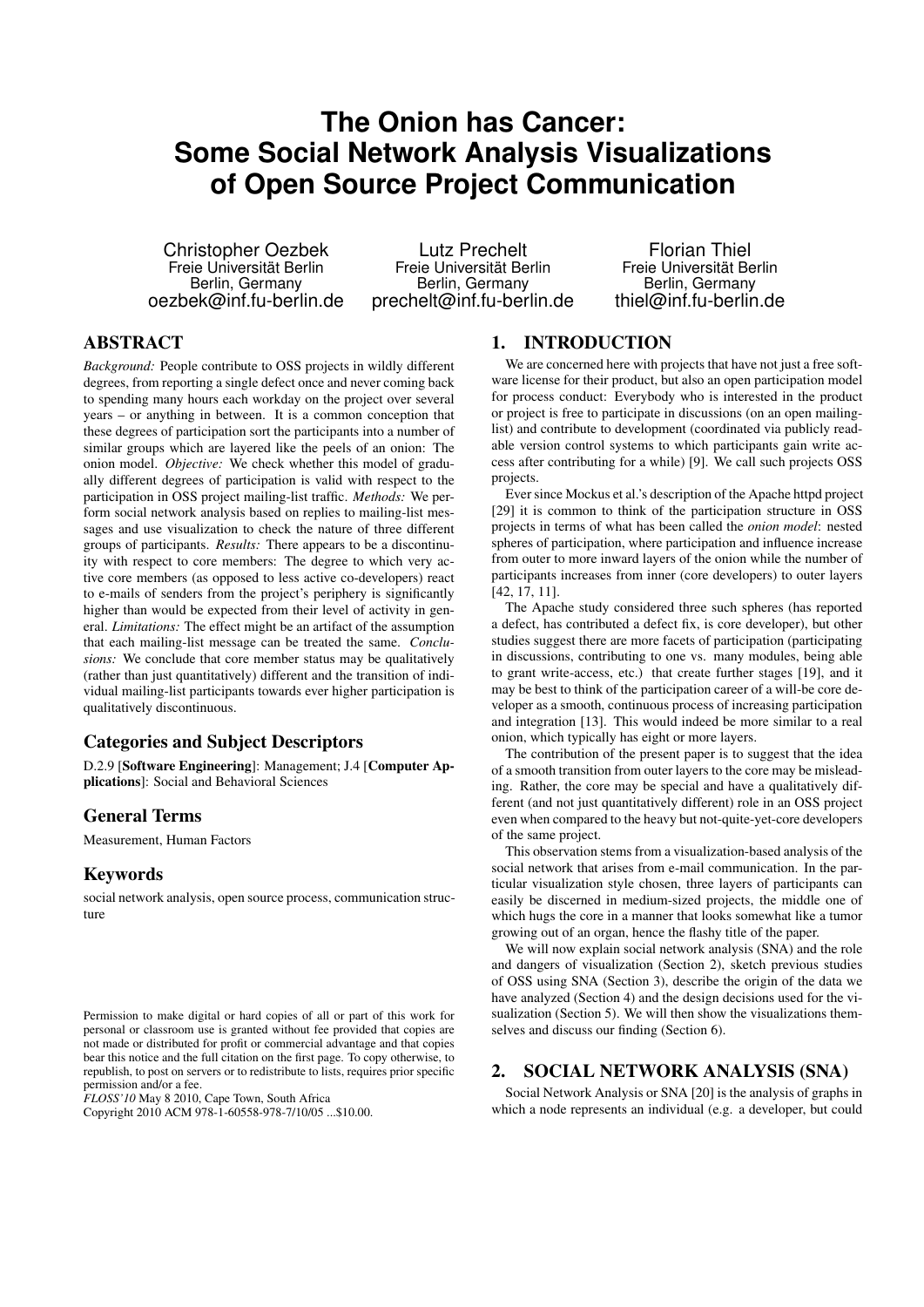be a group or organization as well) and a vertex represents a relationship between two individuals (e.g. they have modified the same code module or one has sent e-mail to the other).

This idea originated in the social sciences as "sociometrics" [\[16\]](#page-4-6) and has been applied to many types of data such as local communities of fishermen in Norway [\[3\]](#page-4-7), the spread of AIDS through sexual contacts [\[21\]](#page-4-8), the interlock of enterprises via debt or share holders [\[4\]](#page-4-9), or collaboration among authors of scientific publications [\[30\]](#page-5-2).

Computing various global or node-specific *metrics* for a network is useful for making general statements about specific networks or classes of networks. Examples of such metrics are betweenness, diameter, distance, density, betweenness centrality, degree centrality, or eigenvector centrality [\[31,](#page-5-3) [32\]](#page-5-4). Examples of general effects and principles found for social networks are the small world phenomenon [\[28,](#page-4-10) [41,](#page-5-5) [10\]](#page-4-11), 0-1-2 effect [\[1\]](#page-4-12), preferential attachment [\[31\]](#page-5-3), or triadic closure [\[22\]](#page-4-13). Note that we are interested in the social phenomena *underlying* the network. However, the metrics tend to be so abstract that one can easily loose track of what they really mean, which is dangerous [\[36\]](#page-5-6).

This is why we prefer the complementary approach to SNA here: visualization. Visualization of a social network graph [\[18,](#page-4-14) [40,](#page-5-7) [15\]](#page-4-15) is useful for identifying key individuals, for understanding the structure of a particular social network, or for comparing presumably similar networks in order to identify peculiarities.

However, visualization has its pitfalls as well: Visualizing large networks requires automation, which implies choosing a set of rules for how to place the nodes, a layout algorithm. Layout algorithms attempt to minimize the number of edge intersections (which would make the image harder to read) and node overlaps (which would make the image very hard to read). They may also have various other functions, such as keeping certain designated subgroups of nodes together or biasing the overall structure towards a certain shape [\[14\]](#page-4-16). For instance, arranging all nodes in a single wide ring always allows a layout without any edge intersecting a third node but often leads to very uneven use of the layout area and to confusing images in which even strong substructures are hard to find. Other choices have different drawbacks and one must keep in mind that a striking feature of a visualization is always to some degree an artifact of the particular visualization rules chosen [\[39,](#page-5-8) [8\]](#page-4-17).

Size, shape, or color can be used to encode further information in a node (node type and weight) or an edge (relationship type, connection strength). This increases the expressive power of the visualization, but may also create additional artifacts.

For our visualizations we use the GraphViz package [\[14\]](#page-4-16), which provides various layout algorithms and powerful options for customizing the resulting visualization.

#### <span id="page-1-0"></span>3. SNA IN THE OSS LITERATURE

A number of different relationship types within OSS projects have been analyzed.

Madey et al. looked at how projects are linked by individuals participating in more than one project [\[26,](#page-4-18) [27\]](#page-4-19) and suggested there are individuals who are important boundary-spanners between many projects.

Crowston and Howison looked at how developers are linked by working on the same entry in the defect tracking system. Their study considers many projects and makes heavy use of metrics. It finds for instance that it is less likely in a large project that one developer dominates the communication regarding a defect entry [\[11\]](#page-4-2).

Lopez-Fernandez et al. looked at how developers are linked by contributing to the same 'module' (source code directory) in three large projects (KDE, Gnome, Apache) and at how modules are linked by the same developer working on both [\[25,](#page-4-20) [24\]](#page-4-21). They found that both networks are loosely connected and exhibit small world characteristics. Spaeth has similar results for medium-sized projects [\[37\]](#page-5-9).

de Souza et al. extended this by static call graph analysis and followed the evolution of the situation over a long time. They found shifts in participation from the periphery to the core of a project and vice versa, as well as changes to the ownership of files over time [\[12\]](#page-4-22).

Bird et al. considered five large OSS projects and looked at developers working together on the same files and reply-to relationships on the mailing-list [\[7\]](#page-4-23). They found that (1) the communication network was modular, i.e. sub-groups could be identified, (2) that developers discussed product-centric topics in a smaller group, while other topics were discussed more broadly in the community, and (3) that people who interacted on the mailing-list also were much more likely to work together on the same files in the repository.

Ducheneaut attempted to understand the 'career' of a single, specific developer, Fred, and uses SNA (based on both mailing-list communication and work on files) as one of several qualitative and quantitative methods in this longitudinal individual-centric study. The result is a rich description of how Fred gradually moves towards the core of the Python project until eventually he is a respected core member. It characterizes joining as a learning process involving e.g. identity construction and join scripts and as a political process [\[13\]](#page-4-4).

Keep in mind that SNA can be criticized as over-simplifying reality [\[5\]](#page-4-24). For instance, the reply-to relationship was often used to model an association between actors, without accounting for the content of the e-mail or the actual quotation patterns [\[2\]](#page-4-25) and without considering the relationship strength to decay over time [\[22\]](#page-4-13).

#### <span id="page-1-1"></span>4. OUR DATA

We study the introduction of process innovations in Open Source projects [\[33\]](#page-5-10) by manually extracting innovation episodes from archives of mailing-lists and analyzing these episodes qualitatively by the Grounded Theory Method [\[38\]](#page-5-11).

In this context, we wanted to validate whether a social network visualization could be used to provide background information that helps interpreting an innovation episode. To this end, we took all messages from the mailing-list archives in 2007 of the projects we were studying, turned each participant into a node (unifying multiple e-mail addresses where needed [\[6\]](#page-4-26)), and computed relationship strength between A and B as the number of e-mails that are a reply of B to a message from A or vice versa, according to the in-reply-to header of the e-mail.

For understanding innovation introduction, by the way, the result was negative: The only helpful information shown in the visualization was the 'weight' of each of the episode participants, which can be obtained much more easily by a simple count of the mailing-list contributions.

Our data set covers 11 of the 13 projects (from 7 different domains, selected from mailing-list archive Gmane to build a diverse set of projects) for which we analyzed innovation episodes. They include three workflow applications (Bugzilla, Flyspray, Request Tracker), two desktop environments (Rox, Xfce), two design tools (ArgoUML, a UML CASE tool; gEDA, a set of electronic design automation tools), one bootloader (Grub), one hardware emulator (Bochs), one operating system (FreeDOS), and one database management system (MonetDB). Data was cleaned as to unify multiple e-mail addresses used by the same person and Spam was re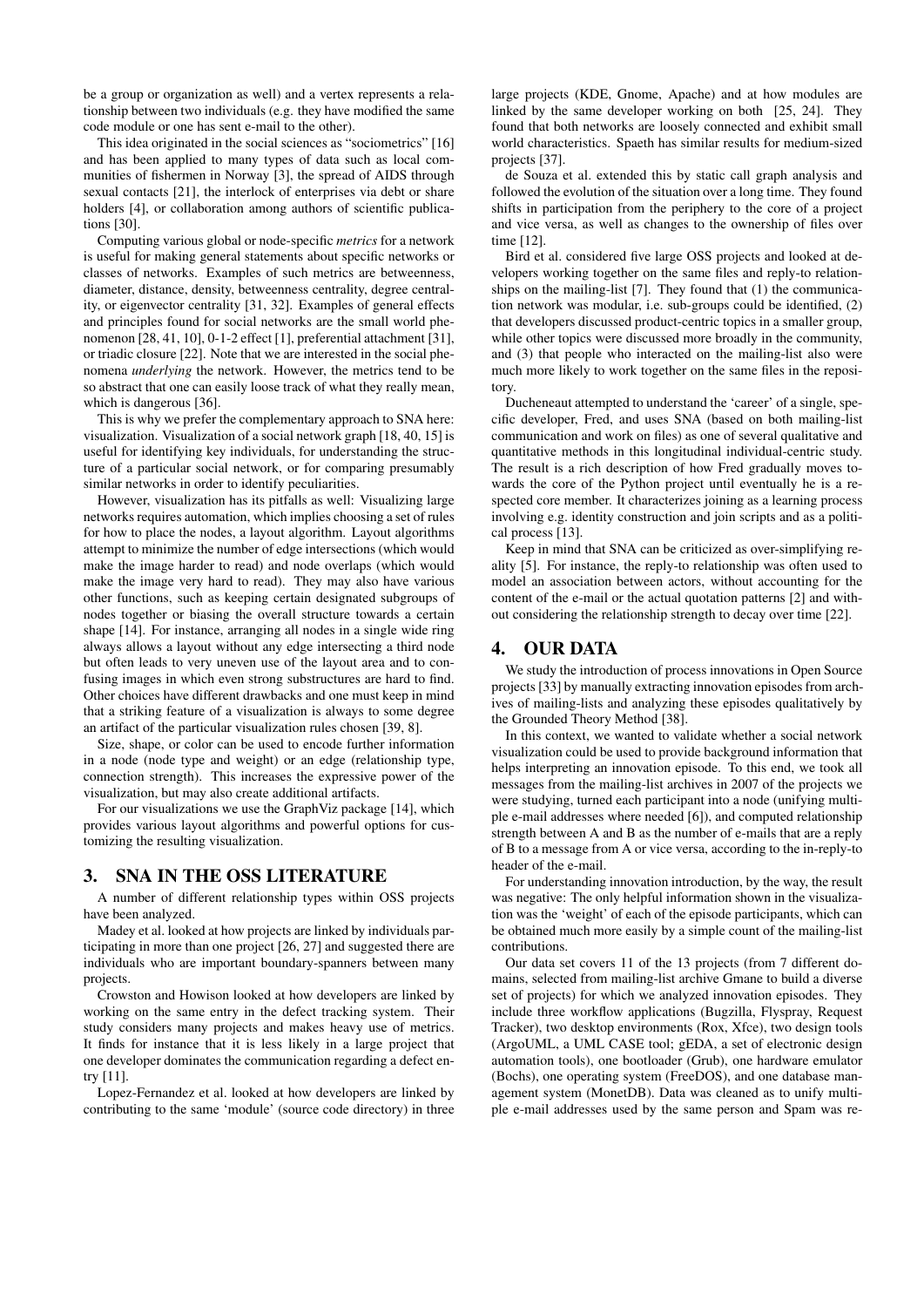moved [\[6\]](#page-4-26). The two other projects (U-Boot, KVM) were so large that the data created scaling problems for our graph layout software. Since the resulting images would be overcrowded and hardly useful anyway, we simply leave them out.

## <span id="page-2-0"></span>5. VISUALIZATION RULES USED

Each node represents a person who has posted to the mailinglist at least once in 2007. Each such person is represented, even if nobody has reacted to these e-mails and the person is hence not connected to any other. Each node is represented by a circle. The area of the circle represents the number of e-mails sent by the person.

Each edge represents an undirected replies-to relationship between two persons (except when crossing the core-group boundary, as described below) and is represented as a line. The width of the line represents the number of e-mails (in any of the two directions).

The color of a circle represents the number of calendar months during which that person has sent at least one e-mail (the darker the color the more months of activity); frequent participants are not always also regular participants and vice versa.

All of these visualization design decisions are quite straightforward. Now for the crucial one: We treat core members specially, as follows.

- We consider participants to be members of the project core according to a formal criterion. A participant is in the core if s/he has sent at least one e-mail to the list in at least *k* calendar months, with  $k = 8$ . This simple criterion works acceptably well: We experimented with various other definitions, in particular one based on a community finding algorithm [\[35,](#page-5-12) [34\]](#page-5-13), and different values of *k*, but the above definition produced the subjectively most convincing core groups across the various projects.
- We layout the core nodes as a separate subgraph.
- This subgraph is drawn inside a grey square to make the core group readily visible.
- Edges between core nodes are drawn as usual.
- Edges between non-core nodes are drawn as usual.
- An edge between a core node and a non-core node is *not actually drawn*. Rather, all edges between this non-core node and *any* of the core nodes are collapsed into a single edge and drawn towards the center of the core rectangle.

The latter rule greatly reduces the number of lines to be drawn, makes the image correspondingly clearer, and practically turns the core group into a single entity. This has to be firmly kept in mind when interpreting the image.

#### <span id="page-2-1"></span>6. RESULTS

The resulting visualizations for our 11 projects can be seen in Figure [1.](#page-3-0) The script in these figures is too small to read in print, but is hardly relevant; it can be enlarged arbitrarily in the digital version.

All figures show a similar structure of (1) a tightly integrated core, (2) a loosely collected set of co-developers which are strongly oriented to the core but also share some links between each other, and (3) a periphery of project participants, most of which are either only connected to the project core or not at all (that is, their e-mails were all ignored).

In contrast to the "onion" model, which describes influence and role advancement possibilities, the communication social network is thus more appropriately named "earth, moon, and stars" with the project core being the earth around which most communication revolves, the co-developers forming a crescent-like set of "moon" developers hugging the core, and the peripheral participants are dotted as stars around the core.

A central oddity struck us when looking at these graphs: Communication between peripheral participants and co-developers and inside the co-developer group is surprisingly low, showing little signs of the strong peer-to-peer assistance commonly assumed in OSS projects [\[23\]](#page-4-27). Rather the core developers hold an disproportionally large share of communication with the periphery.

This visual impression is confirmed by a quantitative analysis: When a group *g* produces some fraction  $f_g$  of overall e-mail traffic, we would expect it to have the same fraction  $f_{g,P}$  of the communication with the periphery *P* as well: We define  $T_g = f_g/f_{g,P}$  and expect  $T_g = 100\%$ . We compare these fractions for the core *C* and co-developers *D* via a  $\chi^2$ -test<sup>[1](#page-2-2)</sup> and assume co-developer status for all mailing-list participants active for three months and more, who are not in the core. We find that  $T_D < 100\%$  in all 11 cases. In three cases, the difference is not statistically significant: For Request Tracker and Bochs because their core groups are so small  $(n = 2, n = 1)$ , for Xfce because the expectation is only almost met  $(T_D = 95\%)$ . For the remaining 8 projects, the difference is statistically significant ( $p < 0.01$ ) and  $T_D$  ranges from 31.2% [\(ArgoUML\)](fig:sna:argouml) to 69.2% [\(Bugzilla\)](fig:sna:bugzilla).

### 7. CONCLUSION AND LIMITATIONS

We conclude that the core group is not just a group of developers with particularly intense participation. Rather, the core appears to have a *qualitatively* different role as well, so that the many-layered onion model is misleading. Core developers appear to take part in the project in a way that is inherently more comprehensive, even *beyond* the fact that they simply do more. The group of co-developers on the other hand, while connected to some degree, seems strongly oriented to the core, causing us to describe it as "cancerous" or rather as following a "sun, moon, stars"-model of communication activity.

Although it is not clear to us what this qualitative difference really is, we do not find it surprising that it exists. What we do find surprising, however, is that the difference is so strong that it is clearly visible despite the crude metric we used for participation (e-mail counts with no weighting) and our definition of the core group that is as simple as a nursery rhyme *"Active at all // for eight months or more? // You're in the core!"*.

Nevertheless, the result needs to be validated with refined metrics.[2](#page-2-3) Alternatively, the suitability of the metrics itself needs further investigation and support. We need to understand whether the e-mail-count metric is distorted by the existence of high-volume, off-topic traffic, whether effects such as days-per-month activity or hours-per-day activity of contributors skews who captures the (presumably often simple, one-shot) periphery traffic, and whether our months-activity rule accurately captures what conventional definitions would consider the core (such as official members, committers, high-frequency committers, high-volume committers).

<span id="page-2-2"></span><sup>&</sup>lt;sup>1</sup>Note that due to the existence of threads in e-mail communication, the events counted are not all strictly independent, which distorts the test results a bit. We will therefore require  $p < 0.01$  before we consider a difference significant.

<span id="page-2-3"></span><sup>&</sup>lt;sup>2</sup>Barcellini et al. have for instance cautioned to the use of replyrelationships when quotations might provide a substantially better mapping of discussion flow [\[2\]](#page-4-25).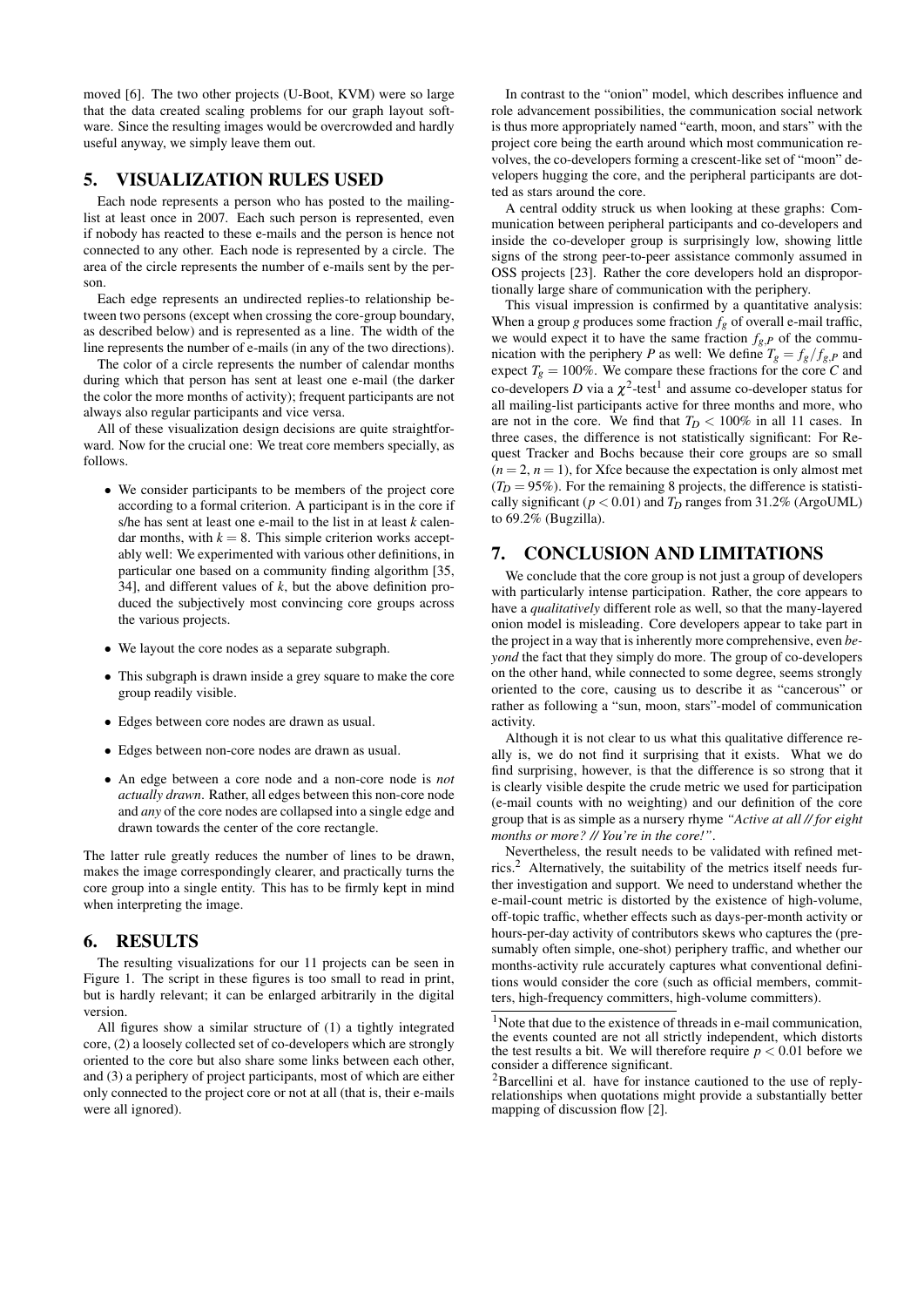<span id="page-3-0"></span>

Figure 1: Visualizations (as defined in Section [5\)](#page-2-0) of the e-mail communication structure for 11 OSS projects.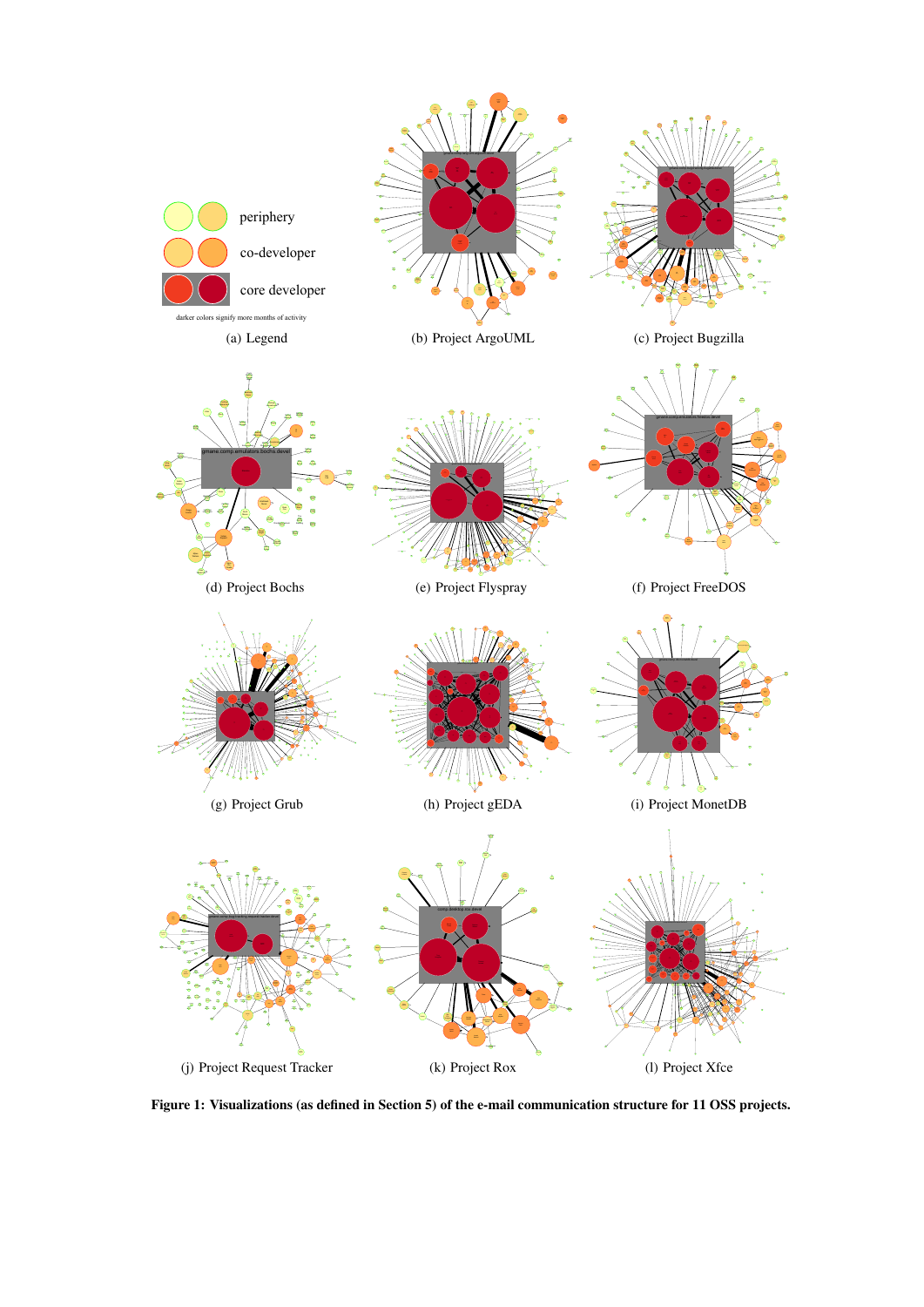# 8. ACKNOWLEDGMENTS

We thank Christian Bird for providing his implementation of a community modularization algorithm as a starting point for experimentation.

## 9. REFERENCES

- <span id="page-4-12"></span>[1] L. Backstrom, D. Huttenlocher, J. Kleinberg, and X. Lan. Group formation in large social networks: membership, growth, and evolution. In *KDD '06: Proceedings of the 12th ACM SIGKDD international conference on Knowledge discovery and data mining*, pages 44–54, New York, NY, USA, 2006. ACM.
- <span id="page-4-25"></span>[2] F. Barcellini, F. Détienne, J.-M. Burkhardt, and W. Sack. A study of online discussions in an Open-Source software community: Reconstructing thematic coherence and argumentation from quotation practices. In P. van den Besselaar, G. de Michelis, J. Preece, and C. Simone, editors, *Second Communities and Technologies Conference, Milano 2005*, pages 121–140, Milano, Italy, May 2005. Springer. http://www.springer.com/sgw/cda/frontpage/0,,1-40393-22-46608953-detailsPage
- <span id="page-4-7"></span>[3] J. A. Barnes. Class and committees in a Norwegian island parish. *Human Relations*, 7(1):39–58, 1954.
- <span id="page-4-9"></span>[4] J. Bearden, W. Atwood, P. Freitag, C. Hendricks, B. Mintz, and M. Schwartz. The nature and extent of bank centrality of corporate networks. Unpublished paper submitted to the American Sociological Association. Reprinted in Scott J. *Eds*. Social networks: critical concepts in sociology, Volume 3. Taylor & Francis, 2002., 1975.
- <span id="page-4-24"></span>[5] E. Berdou. *Managing the bazaar: Commercialization and peripheral participation in mature, community-led F/OS software projects*. Doctoral dissertation, London School of Economics and Political Science, Department of Media and Communications, 2007.
- <span id="page-4-26"></span>[6] C. Bird, A. Gourley, P. Devanbu, M. Gertz, and A. Swaminathan. Mining email social networks. In *MSR '06: Proceedings of the 2006 international workshop on Mining software repositories*, pages 137–143, New York, NY, USA, 2006. ACM.
- <span id="page-4-23"></span>[7] C. Bird, D. Pattison, R. D'Souza, V. Filkov, and P. Devanbu. Latent social structure in Open Source projects. In *SIGSOFT '08/FSE-16: Proceedings of the 16th ACM SIGSOFT International Symposium on Foundations of Software Engineering*, pages 24–35, New York, NY, USA, 2008. ACM.
- <span id="page-4-17"></span>[8] S. Bresciani and M. J. Eppler. The risks of visualization: a classification of disadvantages associated with graphic representations of information. In P. Schulz, U. Hartung, and S. Keller, editors, *Identität und Vielfalt der Kommunikationswissenschaft*, pages 165–178. UVK Verlagsgesellschaft mbH, Konstanz, Germany, 2009.
- <span id="page-4-0"></span>[9] A. W. Brown and G. Booch. Reusing Open-Source Software and practices: The impact of Open-Source on commercial vendors. In *ICSR-7: Proceedings of the 7th International Conference on Software Reuse*, pages 123–136, London, UK, 2002. Springer-Verlag.
- <span id="page-4-11"></span>[10] J. J. Collins and C. C. Chow. It's a small world. *Nature*, 393:409–410, June 1998.
- <span id="page-4-2"></span>[11] K. Crowston and J. Howison. The social structure of Free and Open Source software development. *First Monday*, 10(2):n/a, 2005.
- <span id="page-4-22"></span>[12] C. de Souza, J. Froehlich, and P. Dourish. Seeking the source: Software source code as a social and technical artifact. In *GROUP '05: Proceedings of the 2005 international ACM SIGGROUP conference on Supporting group work*, pages 197–206, New York, NY, USA, 2005. ACM.
- <span id="page-4-4"></span>[13] N. Ducheneaut. Socialization in an Open Source Software community: A socio-technical analysis. *Computer Supported Cooperative Work (CSCW)*, V14(4):323–368, Aug. 2005.
- <span id="page-4-16"></span>[14] J. Ellson, E. Gansner, L. Koutsofios, S. North, and G. Woodhull. Graphviz: Open source graph drawing tools. In *Graph Drawing*, volume 2265/2002 of *Lecture notes in computer science*, pages 594–597, Berlin, Germany, 2002. Springer.
- <span id="page-4-15"></span>[15] L. C. Freeman. Visualizing social networks. *Journal of Social Structure*, 1(1), 2000.
- <span id="page-4-6"></span>[16] L. C. Freeman. *The Development Of Social Network Analysis— A Study In The Sociology Of Science*. Empirical Press, Vancouver, BC, Canada, 2004.
- <span id="page-4-1"></span>[17] C. Gacek and B. Arief. The many meanings of open source. *IEEE Software*, 21(1):34–40, January/February 2004. Good introductury paper.
- <span id="page-4-14"></span>[18] J. Heer and D. Boyd. Vizster: Visualizing online social networks. In *INFOVIS '05: Proceedings of the 2005 IEEE Symposium on Information Visualization*, pages 32–39, Washington, DC, USA, 2005. IEEE Computer Society.
- <span id="page-4-3"></span>[19] C. Jensen and W. Scacchi. Role migration and advancement processes in OSSD projects: A comparative case study. In *ICSE '07: Proceedings of the 29th International Conference on Software Engineering*, pages 364–374, Washington, DC, USA, 2007. IEEE Computer Society.
- <span id="page-4-5"></span>[20] J. Kleinberg. The convergence of social and technological networks. *Commun. ACM*, 51(11):66–72, 2008.
- <span id="page-4-8"></span>[21] A. S. Klovdahl. Social networks and the spread of infectious diseases: the AIDS example. *Social Science and Medicine*, 21(11):1203–1216, 1985.
- <span id="page-4-13"></span>[22] G. Kossinets and D. J. Watts. Empirical Analysis of an Evolving Social Network. *Science*, 311(5757):88–90, Jan. 2006.
- <span id="page-4-27"></span>[23] K. R. Lakhani and E. von Hippel. How Open Source software works: "free" user-to-user assistance. *Research Policy*, 32(6):923–943, June 2003.
- <span id="page-4-21"></span>[24] L. López-Fernández, G. Robles, J. Gonzalez-Barahona, and I. Herráiz. Applying social network analysis techniques to community-driven Libre Software projects. *International Journal of Information Technology and Web Engineering*, 1(3):27–48, 2006.
- <span id="page-4-20"></span>[25] L. López-Fernández, G. Robles, and J. M. Gonzalez-Barahona. Applying social network analysis to the information in CVS repositories. *IEE Seminar Digests*, 2004(917):101–105, 2004.
- <span id="page-4-18"></span>[26] G. Madey, V. Freeh, and R. Tynan. The Open Source software development phenomenon: An analysis based on social network theory. In *8th Americas Conference on Information Systems (AMCIS2002)*, pages 1806–1813, Dallas, TX, 2002.
- <span id="page-4-19"></span>[27] G. Madey, V. Freeh, and R. Tynan. Modeling the F/OSS community: A quantitative investigation. In S. Koch, editor, *Free/Open Source Software Development*, chapter 9, pages 203–220. Idea Group Publishing, 2005.
- <span id="page-4-10"></span>[28] S. Milgram. The small-world problem. *Psychology Today*,